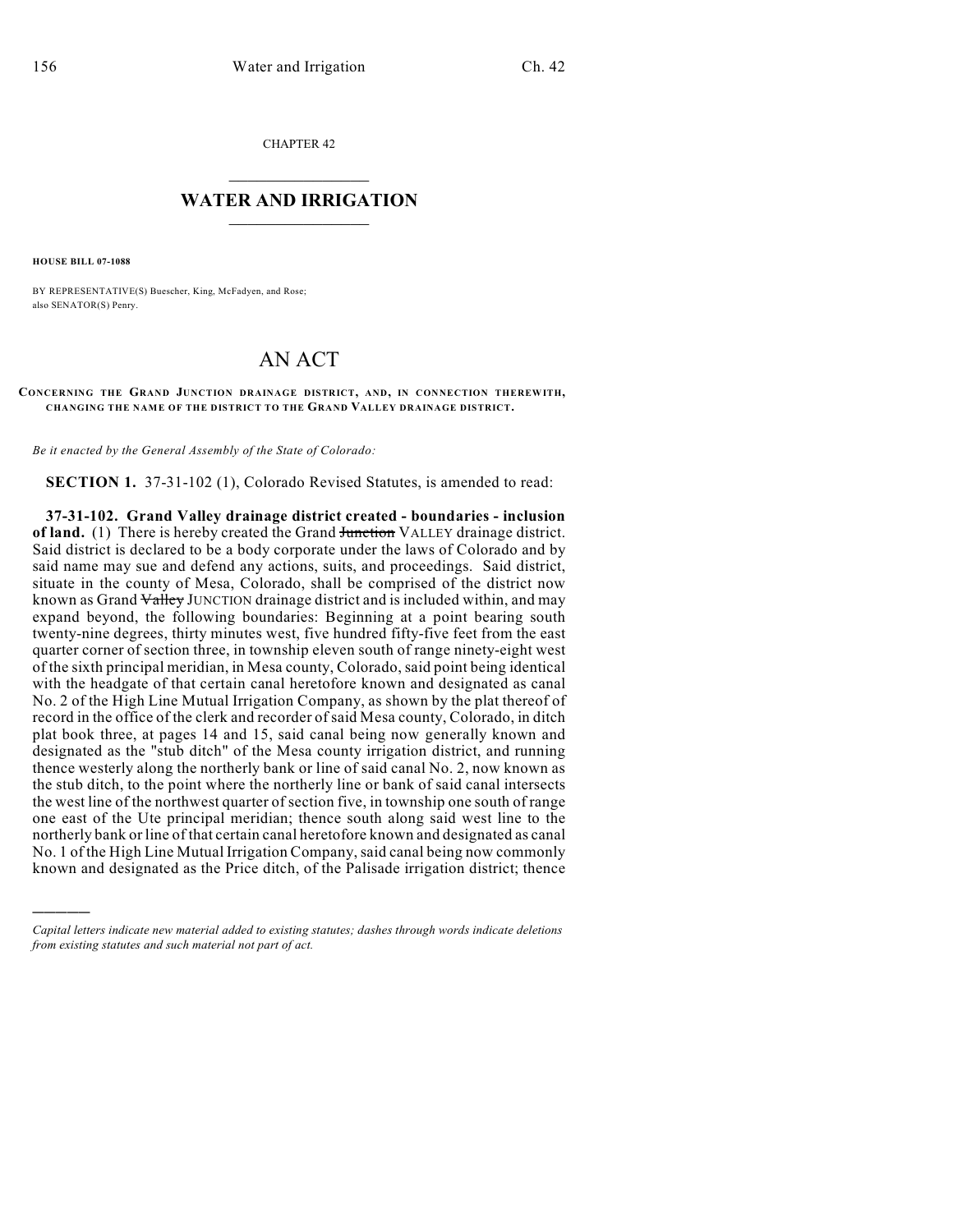southwesterly along the northerly line or bank of said Price ditch to the intersection thereof with the "Indian Waste", in the southeast quarter of section six, in township one south of range one east of the Ute principal meridian; thence along the west side or line of said "Indian Waste" in a general southerly direction to the intersection of said west line or bank with the northerly line or bank of the Grand Valley canal in the northeast quarter of section seven in township one south of range one east of the Ute principal meridian; thence along the northerly line or bank of said Grand Valley canal of the Grand Valley Irrigation Company, including under the name "Grand Valley Canal" that part thereof sometimes known and designated as "The Grand Valley High Line" ditch or canal of the Grand Valley Irrigation Company, to the end of said Grand Valley canal, also sometimes known as "The High Line Canal" of the Grand Valley Irrigation Company, said point being the beginning of that certain ditch or canal of the Grand Valley Irrigation Company commonly known and designated as the Kiefer extension ditch or canal, in section thirty-six in township two north of range three west of the Ute principal meridian; thence along the right line or bank of said Kiefer extension ditch or canal to the end thereof, the same being at a point on the northerly bank of the Grand river, now the Colorado river, in section ten, in township one north of range three west of the Ute principal meridian; thence up and along the northerly line or bank of said Grand river, now the Colorado river, to the point of beginning; including all the territory embraced and included within the corporate limits of the town of Palisade. The boundaries of the district shall exist entirely within the boundaries of Mesa county.

**SECTION 2.** 37-31-103, Colorado Revised Statutes, is amended to read:

**37-31-103. Successor to Grand Junction drainage district.** The Grand Junction VALLEY drainage district shall be the successor to the Grand Valley JUNCTION drainage district and all rights, causes of action, records, uncollected revenues, taxes, and assessments, and all other property of the said Grand Valley JUNCTION drainage district shall accrue to and become the property of the Grand Junction VALLEY drainage district, and all valid indebtedness and obligations of the Grand Valley JUNCTION drainage district, as well as the contract obligations with the United States, shall be assumed, paid, and carried out by the Grand Junction VALLEY drainage district.

**SECTION 3.** 37-31-104, Colorado Revised Statutes, is amended to read:

**37-31-104. Government of district.** The district shall be managed and controlled by a board of three members known as the board of directors. The district shall be divided into three divisions with the same boundaries as the three divisions of the Grand Valley drainage district. are constituted. The voters of each division shall elect one director from electors residing in said division. In the case of the inclusion of any tract of land within the district pursuant to section 37-31-102 (2), at least thirty days prior to the next succeeding regular election, the board of directors shall issue an order redividing such district into three divisions, as nearly equal in size as may be practicable.

**SECTION 4.** 37-31-109, Colorado Revised Statutes, is amended to read:

**37-31-109. Regular election - directors elected.** (1) The regular election in said district for the purpose of electing a board of directors shall be held on the first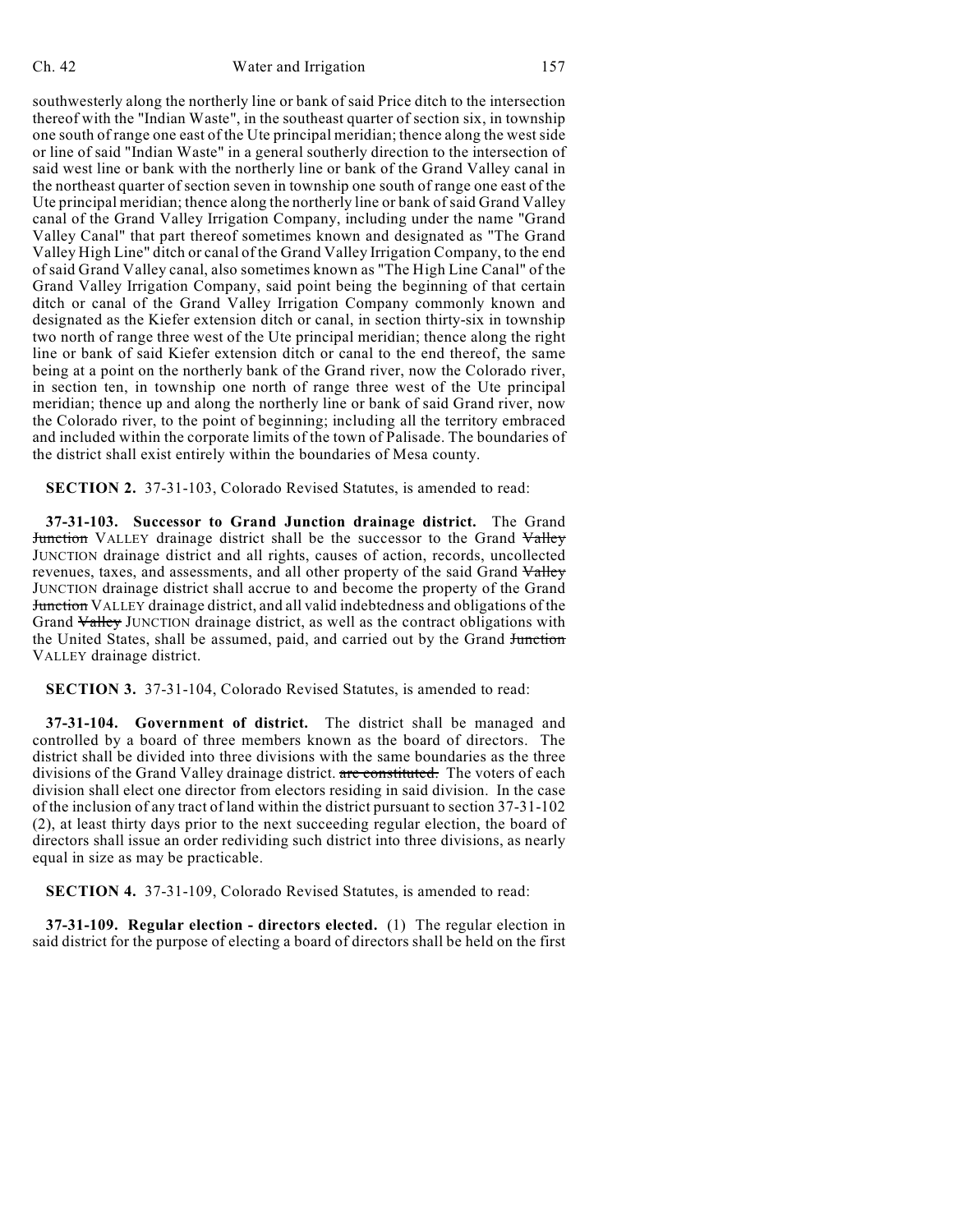Tuesday after the first Monday of January MAY of each year, beginning with the year 1927 2008, at which time one director shall be elected for a term of three years. All persons residing within said district and qualified to vote at general county elections shall be entitled to vote. Each elector must vote in the precinct where he resides ANY DIRECTOR WHOSE TERM EXPIRES BEFORE MAY 2008 SHALL REMAIN IN OFFICE UNTIL THE ELECTION OF DIRECTORS IN MAY 2008. PERSONS RESIDING WITHIN EACH DIVISION AND QUALIFIED TO VOTE AT GENERAL COUNTY ELECTIONS SHALL BE ENTITLED TO VOTE FOR THE DIRECTOR REPRESENTING THAT DIVISION.

(2) SPECIAL ELECTIONS MAY BE HELD ON THE FIRST TUESDAY AFTER THE FIRST MONDAY IN FEBRUARY, MAY, OCTOBER, OR DECEMBER, EXCEPT FOR BALLOT ISSUE ELECTIONS, WHICH MAY BE HELD ONLY IN A STATE GENERAL ELECTION, THE REGULAR DISTRICT ELECTION, ON THE FIRST TUESDAY IN NOVEMBER OF ODD-NUMBERED YEARS, OR BY MAIL BALLOT.

**SECTION 5.** 37-31-129, Colorado Revised Statutes, is amended to read:

**37-31-129. Salary and expenses of officers.** Each director shall receive as per diem compensation for his or her services a sum not in excess of seventy-five ONE HUNDRED dollars per day, but not to exceed one thousand two SIX hundred dollars per annum, as fixed by the board, together with actual and necessary expenses incurred in the performance of his or her duties. No director shall receive any compensation as an officer, engineer, attorney, employee, or other agent of the district. Nothing contained in this article shall be construed as preventing the board from authorizing the reimbursement of any director for expenses incurred and appertaining to the activities of the district. The salary of the secretary shall be fixed by resolution of the board of directors.

**SECTION 6.** 37-31-137 (1) (a), Colorado Revised Statutes, is amended to read:

**37-31-137. Property taxable and service fees chargeable by district.** (1) In order to carry out the purposes of the district and the provisions of this article, the board of directors has the following powers:

(a) Within the limits of the Grand Junction VALLEY drainage district, to levy taxes of the same kinds and classes upon the taxable property, real, personal, or mixed, which is subject to taxation for state and county purposes in accordance with the laws of this state;

**SECTION 7.** 37-31-141, Colorado Revised Statutes, is amended to read:

**37-31-141. Certification and levy of tax.** The board of directors of the Grand **Junction** VALLEY drainage district shall, in accordance with the schedule prescribed by section 39-5-128, C.R.S., certify to the board of county commissioners a statement showing the aggregate amount which, in the judgment of said drainage board, is necessary to raise from the taxable property of said district to create a fund for any of the purposes of said district. It is the duty of the board of county commissioners to levy, at the same time that other taxes are levied, such rate as will produce the aggregate amount so certified.

**SECTION 8.** 37-31-143, Colorado Revised Statutes, is amended to read: